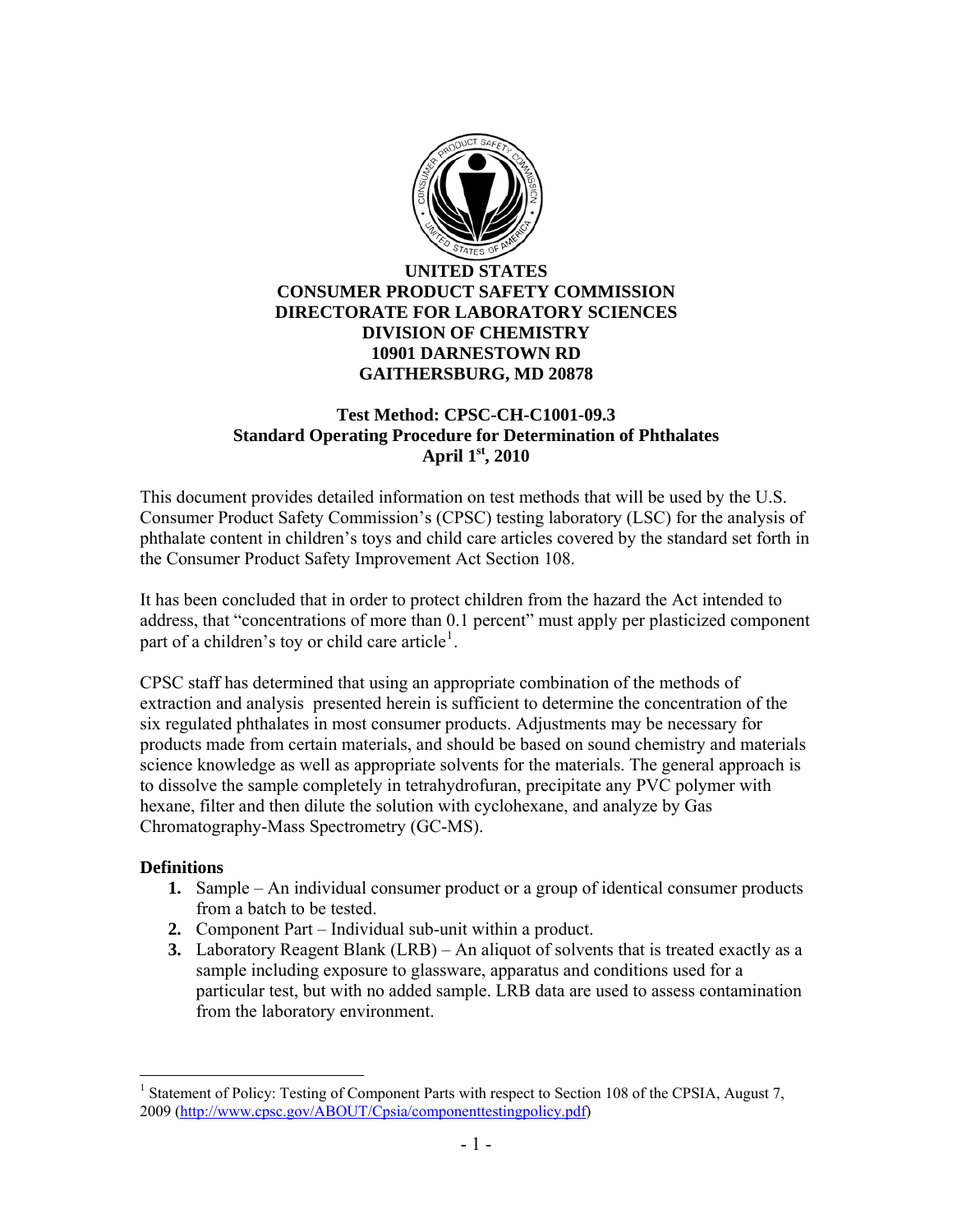- **4.** Stock Standard Phthalate(s) purchased from reputable commercial source at the highest available purity, used to prepare calibration standards. Replace before expiration date.
- **5.** Calibration Standard Solutions containing the phthalate(s) of interest in cyclohexane. Each standard should contain 20 μg/ml of internal standard when running a 20:1 split injection, or 1 µg/ml for splitless injection. A minimum of four calibration standards are used. Calibration standards should be prepared as needed from the stock solution and may be stored at room temperature. Record weight of solutions before and after use to monitor for solvent evaporation. Standards should be replaced when experimental data demonstrates a decrease in quality or significant loss in solvent weight.
- **6.** Quality Control Sample (QCS) Solutions containing known amounts of phthalates that are used to evaluate the performance of the analytical instrument system. QCSs are obtained from a source external to the laboratory and are not made from the Stock Standard solutions. For example, certified reference materials (CRMs) are available from the National Institute of Standards and Technology (NIST), such as those listed in the Equipment and Supplies section below.

## **Equipment and Supplies**

The materials used for sampling and analyses are as follows:

- **1.** Tetrahydrofuran  $(C_4H_8O, THF)$ , GC grade or higher.
- **2.** Hexane  $(C_6H_{14})$ , GC grade or higher.
- **3.** Cyclohexane  $(C_6H_{14})$ , GC grade or higher.
- **4.** Sealable glass vials with PTFE or silicone liner, size 20 ml or larger.
- **5.** Cryogenic-mill (or suitable alternative to grind samples to powder).
- **6.** PTFE filters, 0.45 µm.
- **7.** Gas Chromatograph-Mass Spectrometer (GC-MS) with an auto-sampler, split/splitless inlet, programmable GC oven, and capable of selective ion monitoring.
- **8.** CRMs containing phthalates (such as NIST SRM 3074).
- **9.** Benzyl Benzoate  $(C_{14}H_{12}O_2, BB)$ , analytical grade or higher.
- **10.** Dibutyl Phthalate  $(C_{16}H_{22}O_4, DBP)$ , CAS No. 84-74-2, analytical grade or higher.
- **11.** Di-(2-ethylhexyl) phthalate  $(C_{24}H_{38}O_4, \text{DEHP})$ , CAS No. 117-81-7, analytical grade or higher.
- **12.** Benzyl Butyl Phthalate  $(C_{19}H_{20}O_4, BBP)$ , CAS No. 85-68-7, analytical grade or higher.
- **13.** Di-n-octyl phthalate  $(C_{24}H_{38}O_4, D_{10}OP)$ , CAS No. 117-84-0, analytical grade or higher.
- **14.** Diisononyl phthalate  $(C_{26}H_{42}O_4,$  DINP), CAS No. 28553-12-0/68515-48-0, analytical grade or higher.
- **15.** Diisodecyl phthalate  $(C_{28}H_{46}O_4, DIDP)$ , CAS No. 26761-40-0/68515-49-1, analytical grade or higher.

#### **Measurement of Phthalate Concentration**

The procedure to be used for all CPSC Compliance Determinations, as described below, consists of three sections: sample preparation, extraction, and analysis. In addition to the procedure described herein, certain alternate extraction and analysis methods listed below are acceptable to CPSC staff for phthalate content certification testing. Any combination of the ten extraction and five analysis methods listed may be used. However, the CPSC staff's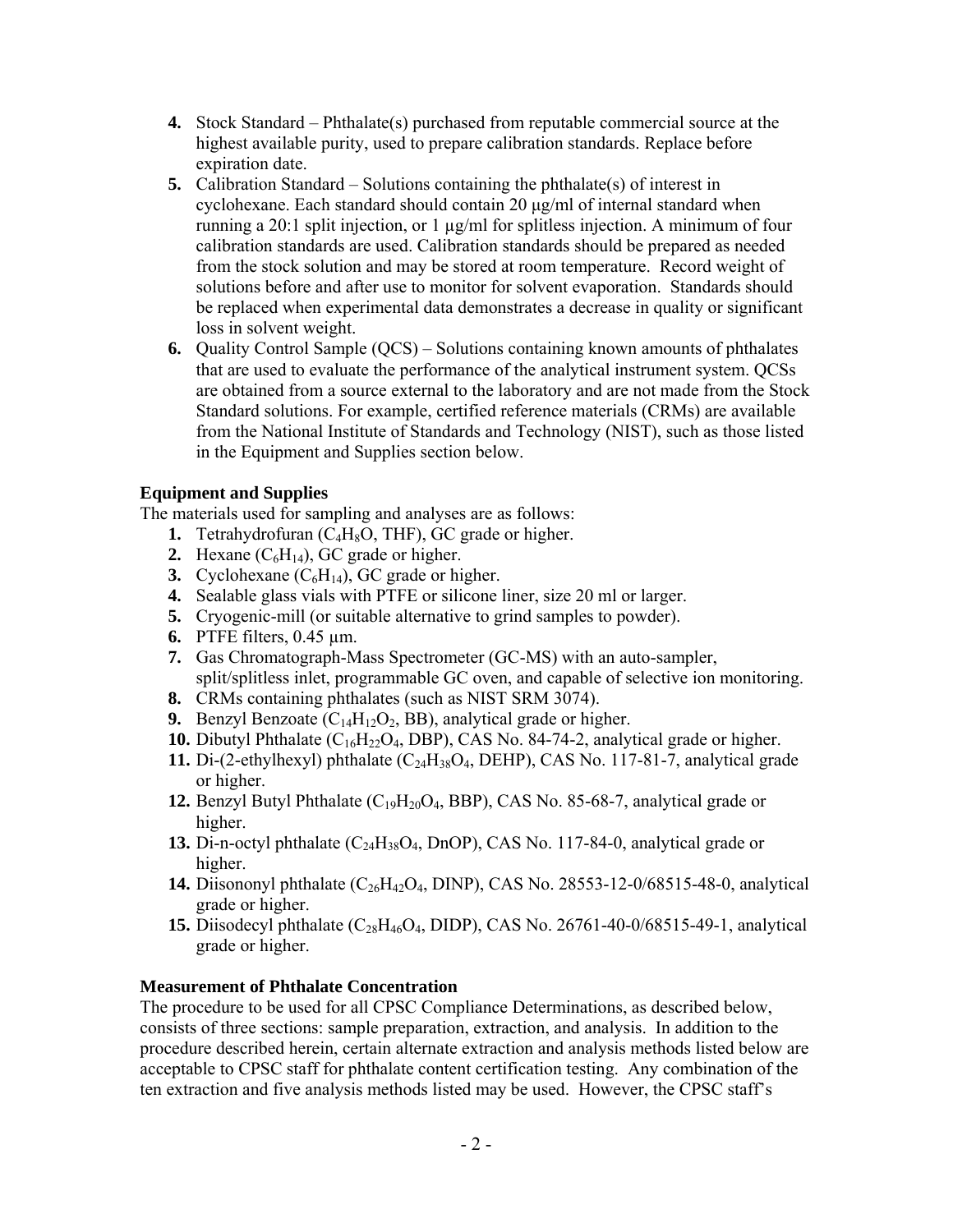**Sample Preparation** method must be performed prior to the alternative extraction and analysis methods.

| <b>Sample Preparation</b> | <b>Extraction Method</b>                                                                                                                                                                                                                   | <b>Analysis Method</b>                                                          |
|---------------------------|--------------------------------------------------------------------------------------------------------------------------------------------------------------------------------------------------------------------------------------------|---------------------------------------------------------------------------------|
| CPSC-CH-C1001-09.3        | CPSC-CH-C1001-09.3<br>Health Canada Method C-34 <sup>2</sup> (http://www.hc-<br>sc.gc.ca/cps-spc/prod-test-essai/ method-chem-<br>$chim/c-34-eng.php)$                                                                                     | CPSC-CH-C1001-09.3                                                              |
|                           | EN 14372:2004 <sup>3</sup><br>EPA 3540C, Soxhlet Extraction<br>(http://www.epa.gov/epawaste/hazard/testmethods/sw<br>846/pdfs/3540c.pdf)                                                                                                   | Health Canada Method<br>$C-34$                                                  |
|                           | EPA 3541, Automated Soxhlet Extraction<br>(http://www.epa.gov/epawaste/hazard/testmethods/sw<br>846/pdfs/3541.pdf)<br>EPA 3545A, Pressurized Fluid Extraction<br>(http://www.epa.gov/epawaste/hazard/testmethods/sw<br>846/pdfs/3545a.pdf) | EN 14372:2004                                                                   |
|                           | EPA 3546, Microwave Extraction<br>(http://www.epa.gov/epawaste/hazard/testmethods/sw<br>846/pdfs/3546.pdf)                                                                                                                                 | EPA $8270D4$ (must be<br>modified appropriately<br>to include DINP and<br>DIDP) |
|                           | EPA 3550C, Ultrasonic Extraction<br>(http://www.epa.gov/epawaste/hazard/testmethods/sw<br>846/pdfs/3550c.pdf)<br>ASTM D 2124-99 (2004) <sup>5</sup><br>California Dept. of Toxic Substances Control<br>Method <sup>6</sup>                 | California Dept. of<br><b>Toxic Substances</b><br>Control Method                |

# **Precautions**

These methods require the use of hazardous materials. It is paramount to properly handle all hazardous materials safely in a ventilated fume hood with adequate personal protective equipment.

Phthalates are a common contaminant. Even low levels of contamination can impact quantitative results. Avoid plastic materials and use only scrupulously cleaned glassware and equipment. All solvents should be tested for any phthalate content. Solvent blanks should be run through the GC-MS periodically to monitor for potential contamination. Disposable glassware is recommended where practical.

 2 Determination of Phthalates in Polyvinyl Chloride Consumer Products

<span id="page-2-0"></span> $3$  Child use and care articles – Cutlery and feeding utensils

<span id="page-2-2"></span><span id="page-2-1"></span><sup>&</sup>lt;sup>4</sup> Semivolatile Organic Compounds by Gas Chromatography/Mass Spectrometry (GC/MS)

<span id="page-2-3"></span><sup>5</sup> Standard Test Method for Analysis of Components in Poly(Vinyl Chloride) Compounds Using an Infrared Spectrophotometric Technique

<span id="page-2-4"></span><sup>6</sup> Ting et al.; GC/MS Screening Method for Phthalate Esters in Children's Toys, Journal of AOAC International, Vol. 92, No. 3, 2009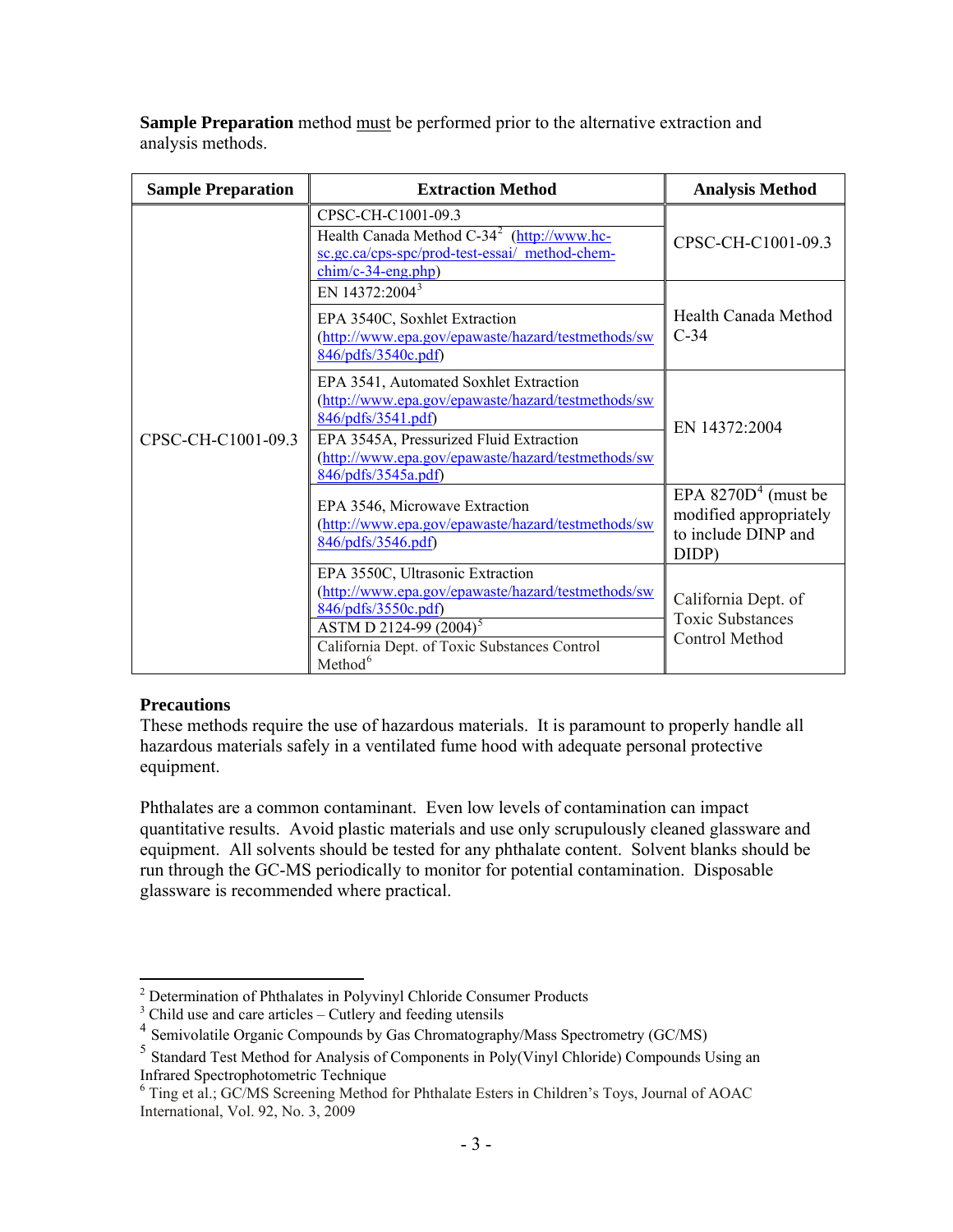### **Optional Sample Pre-Screen Using Infrared (IR) Spectroscopy**

A broad estimate of phthalate concentration can be obtained by scanning the sample to be tested with an IR spectrometer. This information can be used when deciding the dilution factor and analysis method later in the procedure. This step is optional.

A doublet peak at 1600 and 1580  $cm^{-1}$  can be observed when phthalate(s) are present in amounts of  $\sim$ 10% or greater (see Figure 1). If this doublet is not observed, the sample should be treated as containing a low concentration of phthalates. If the doublet is present, the sample can be treated as concentrated, and a higher dilution factor may be used. The absence of the doublet peak does **not** indicate that phthalates are not present in the sample, and that the item is compliant. Conversely, the presence of the double peak does **not** indicate that regulated phthalates are present in restricted amounts.

**Figure 1.** IR spectrum of PVC plastic containing ~30% phthalates.



#### **Sample Preparation**

Prior to analysis, each plasticized component part should be cut into small pieces (no dimension larger than 2 mm), or milled/ground into a representative powder. Each cut/milled plasticized component part will be considered a sample for testing as described below. At minimum, prepare the amount required to constitute a sufficient sample size.

#### **Phthalate Extraction Method**

Testing lab shall determine how many replicate samples are necessary to meet their quality assurance requirements. Prepare LRB concurrently with samples.

- **1.** Weigh out a minimum of 0.05±0.005 g of sample into a sealable glass vial (weighed to an accuracy of  $\pm 0.5\%$  relative); if sample is not uniform, collect more to reduce sample variance.
- **2.** Add 5 ml of THF to the sample. For samples larger than 0.05 g, add 10 ml of THF for every 0.1 g of sample (or a reasonable amount to dissolve sample\*). Shake, stir,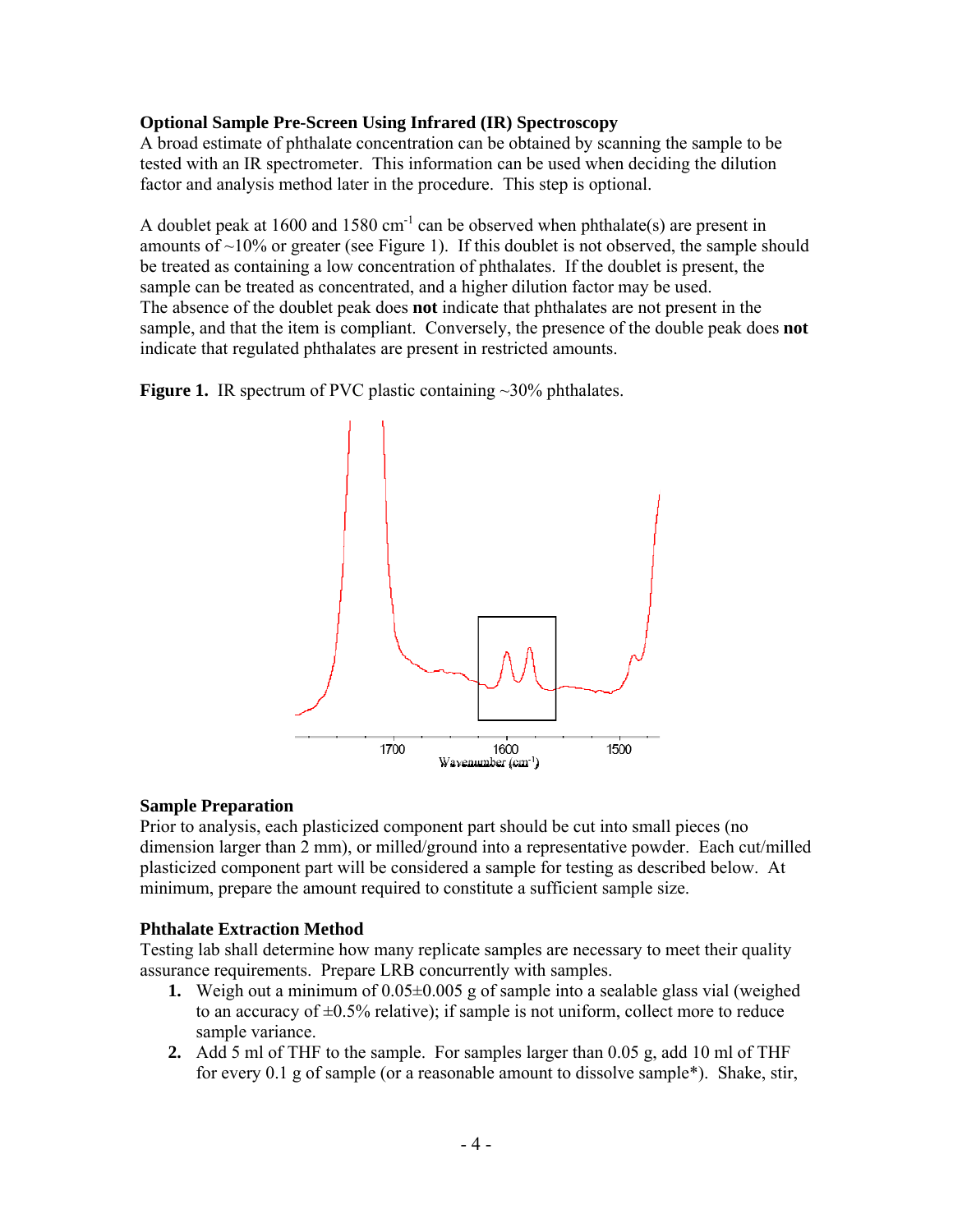or otherwise mix sample for at least 30 minutes to allow dissolution\*. Sample may be sonicated and/or gently heated to expedite dissolution.

*\*Note:* Some materials may not dissolve completely. In this case, add an additional 2 hours to mixing time and then proceed.

- **3.** Precipitate any PVC polymer with 10 ml of hexane for every 5 ml of THF used in Step 2. Shake and allow at least 5 minutes for polymer to settle (longer times may be necessary to minimize clogging of filters in subsequent step).
- **4.** *(Optional*) Filter THF/hexane solution through a 0.45 µm PTFE filter. Collect a few ml of filtered solution in separate vial. This step is optional, but recommended.
- **5.** Combine 0.3 ml\* of the THF/hexane solution with 0.2 ml of internal standard (BB, 150 µg/ml) in a GC vial, and dilute to 1.5 ml with cyclohexane.

*\*Note:* Depending on the phthalate concentration, a different dilution ratio may be necessary to produce results in the calibration range. (e.g., if the sample is known to contain  $\sim$  5% phthalate, increase the amount of filtered THF/hexane solution from 0.3 to 1.0 ml). For very low concentrations (~0.1%), use 1.3 ml of filtered solution. *A pre-screen of the sample by IR spectroscopy can provide a broad estimate of phthalate concentration.*

## **GC-MS Operating Procedures and Quality Control Measures**

A GC-MS system with an auto-sampler is suggested for the sample analysis. The following GC conditions are used (Table 1):

| Column                       | DB-5MS; 30 m x 0.25 mm ID x 0.25 $\mu$ m |  |  |
|------------------------------|------------------------------------------|--|--|
| Flow Mode                    | 1 ml/min, constant flow (He gas)         |  |  |
| <b>Inlet Mode</b>            | 20:1 Split or Splitless                  |  |  |
| <b>Injection Amount</b>      | $1 \mu l$                                |  |  |
| <b>Inlet Temperature</b>     | $290^{\circ}$ C                          |  |  |
| Solvent Delay                | 5 min                                    |  |  |
| Initial Oven Temp, Hold Time | $50^{\circ}$ C, 1 min                    |  |  |
| Ramp 1                       | $30^{\circ}$ C/min, $280^{\circ}$ C      |  |  |
| Ramp 2                       | $15^{\circ}$ C/min, $310^{\circ}$ C      |  |  |
| Final Hold Time              | 4 min or longer                          |  |  |

**Table 1.** GC Conditions

The 20:1 split mode injection should be used when the phthalate concentration is expected to be ≥5%. All other samples are run in splitless mode. *A pre-screen of the sample by IR spectroscopy can provide a broad estimate of phthalate concentration.*

Samples are analyzed using both full scan mode and the Selective Ion Monitoring (SIM) program listed in Table 2. Monitor for corresponding ions of each compound listed in a time segment (e.g., set Group 3 to monitor for 149, 167, 261, 279, 293, and 307 *m/z*). The retention times listed are based on CPSC data, and must be confirmed by analyzing stock standards. The last column indicates the identification (ID) ion, and the relative abundance of this ion to 149 *m/z*.

If the instrument to be used has limited SIM abilities, monitor for only those ions in **bold**.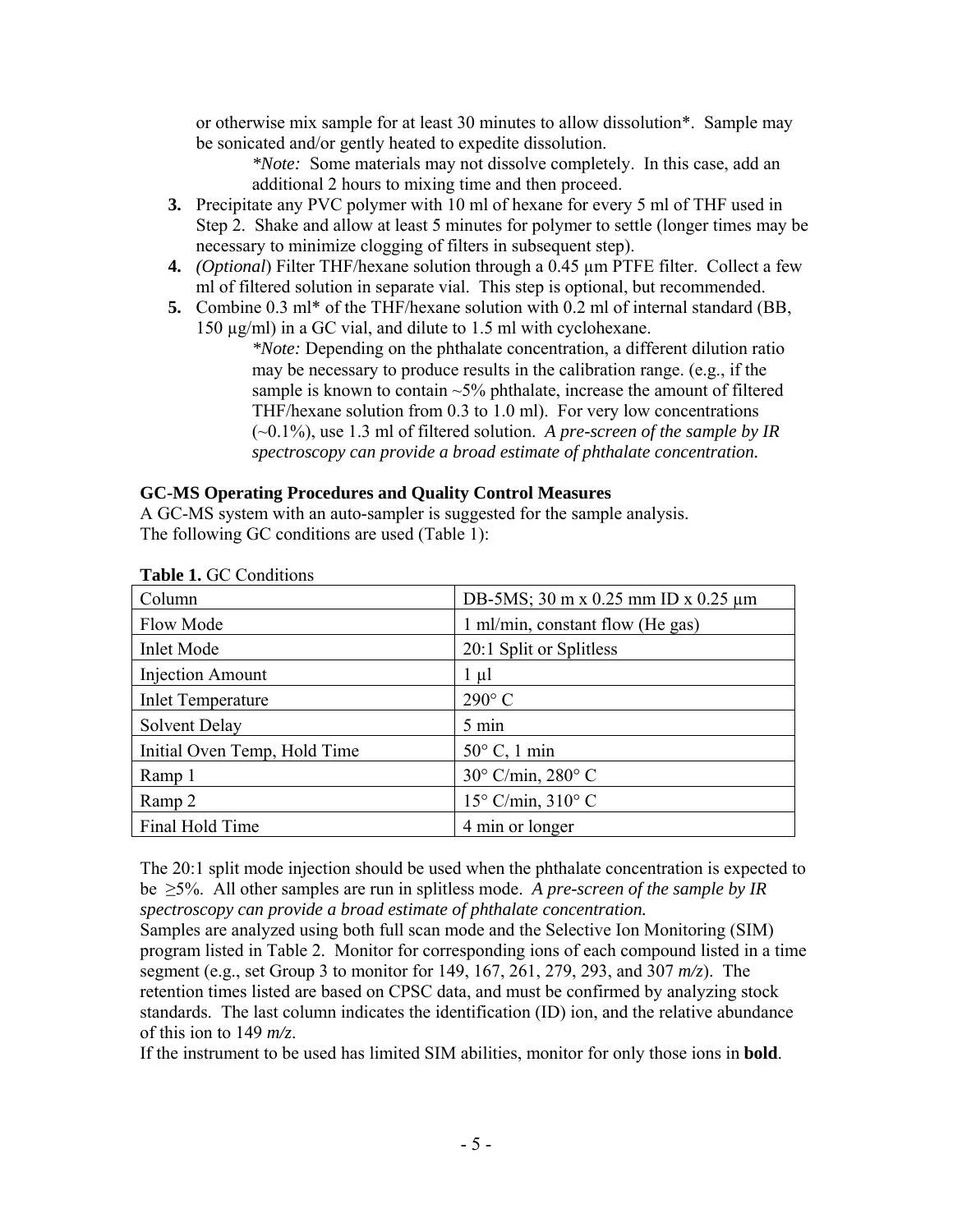|                           | <b>Estimated Retention</b><br>Time (min) | <b>Corresponding Ions</b><br>(m/z) | <b>Published Relative</b><br><b>Abundance of ID</b><br>Ion to 149 $m/z^7$ |
|---------------------------|------------------------------------------|------------------------------------|---------------------------------------------------------------------------|
| SIM Group 1:              | 5 - 9.5 Minutes                          |                                    |                                                                           |
| BB (Internal<br>Standard) | 7.9                                      | 91.1, 105, 194, 212                |                                                                           |
| <b>DBP</b>                | 8.5                                      | 149, 167, 205, 223                 | 223:4                                                                     |
| SIM Group 2:              | 9.5 - 10.8 Minutes                       |                                    |                                                                           |
| <b>BBP</b>                | 9.8                                      | 91.1, 149, 206                     | 206:27                                                                    |
| <b>DEHP</b>               | 10.4                                     | 149, 167, 279                      | 279:10                                                                    |
| SIM Group 3:              | $10.8$ - End                             |                                    |                                                                           |
| <b>DnOP</b>               | 11.2                                     | 149, 167, 261, 279                 | 279:12                                                                    |
| <b>DINP</b>               | 11.6                                     | 149, 167, 293                      | 293:26                                                                    |
| <b>DIDP</b>               | 12.1                                     | 149, 167, 307                      | 307:27                                                                    |

**Table 2.** SIM Settings

#### **Analysis**

 $\overline{a}$ 

- 1. Prepare at least four calibration standards for each of the six phthalates of interest along with one calibration blank (cyclohexane). Each calibration standard should have an internal standard concentration of 20 µg/ml (for 20:1 split mode samples) or 1 µg/ml (for splitless mode samples).
- 2. Analyze standards and blank with the GC-MS in both full-scan mode and SIM. Qualitatively analyze the results to ensure proper retention times and no contamination.
- 3. Integrate the peak area from valley to valley (approximate retention times are listed in Table 2) for each standard. Compounds monitored in SIM Groups 1 and 2 can be quantified by extracted ion chromatograph (EIC) or the ion chromatograph (suggested quantitative ions are in **bold**). The phthalates monitored in SIM Group 3 overlap and **must** be quantified using their quantitative ions (again, in **bold**).
- 4. Construct a calibration curve using normalized phthalate responses. The normalized phthalate response  $(Pht_n)$  is calculated by:

$$
Pht_n = \frac{Pht}{ISTD}
$$

Where *Pht* is the phthalate response and *ISTD* is the internal standard response.

- 5. Analyze a CRM to ensure a proper calibration. The analyzed value should be within  $\pm 15\%$  of the expected value. If not, prepare new standards and re-run calibration.
- 6. Analyze the LRB and all samples.
- 7. Qualitatively evaluate full-scan results. Phthalates of interest should be identified by matching with retention times and mass spectra of standards. Potential non-regulated chemicals which may have mass ions of interest and/or similar retention times and must be qualitatively eliminated from consideration based on their spectra and

<span id="page-5-0"></span><sup>7</sup> Bolgar, M; Hubball, J; Groeger, J; Meronek, S; *Handbook for the Chemical Analysis of Plastic and Polymer Additives,* CRC Press, Boca Raton, FL, 2008.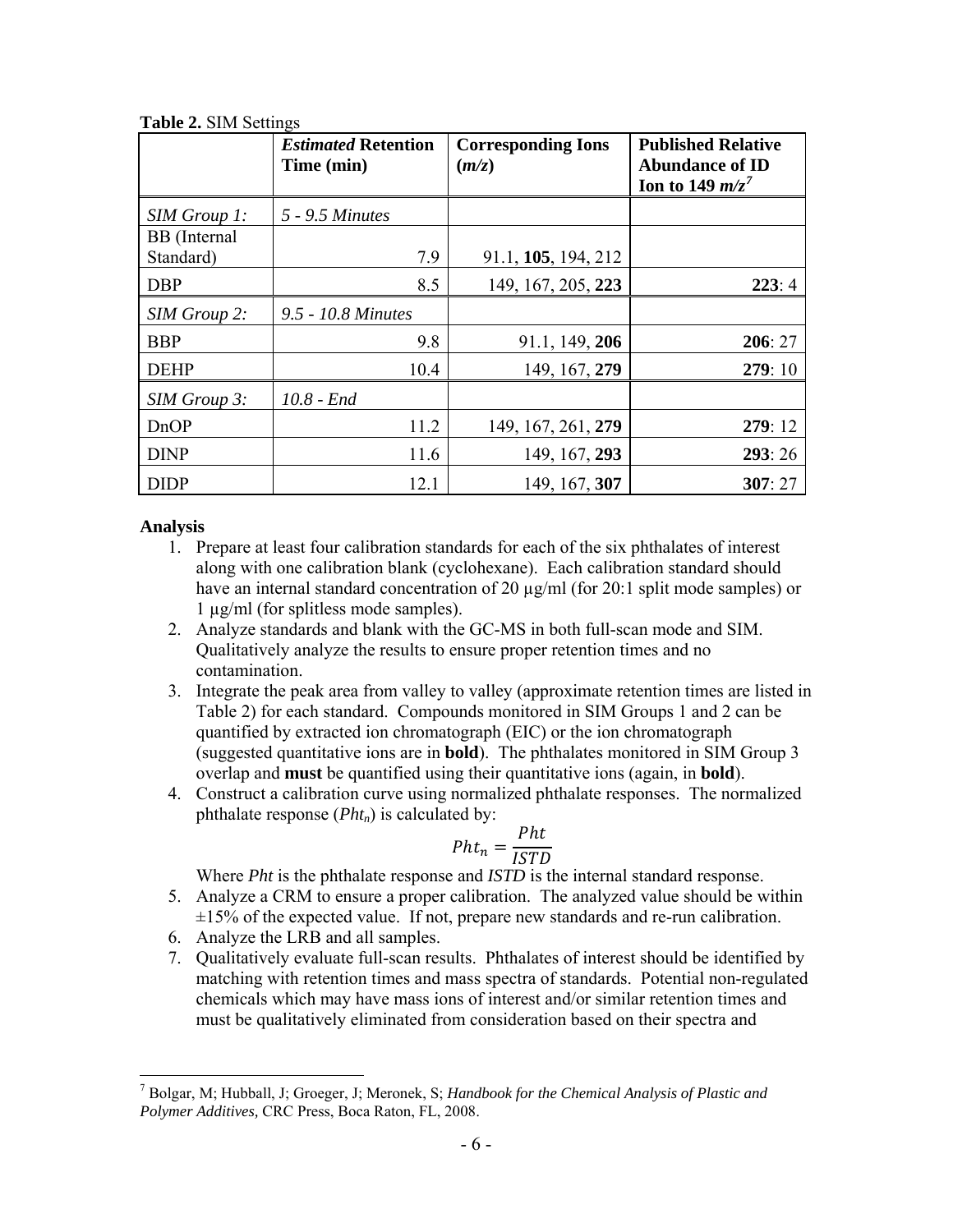chromatograms include, but are not limited to, linear C9 and C10 phthalates, and terephthalates.

8. Quantitate SIM results. If the results are out of the calibration range, return to step 5 of the phthalate extraction method (perform another dilution to get results in calibration range). If signal is near or below the limit of detection, change the inlet mode to splitless injection (when using splitless injection, samples and calibration curves should contain an internal standard concentration of 1 µg/ml). If signal is still below quantitation limits when using a splitless injection, the injection amount can be doubled from 1  $\mu$ l to 2  $\mu$ l (calculations must be adjusted accordingly).

**Figure 2**. Chromatogram overlay of all phthalates of interest and internal standard.